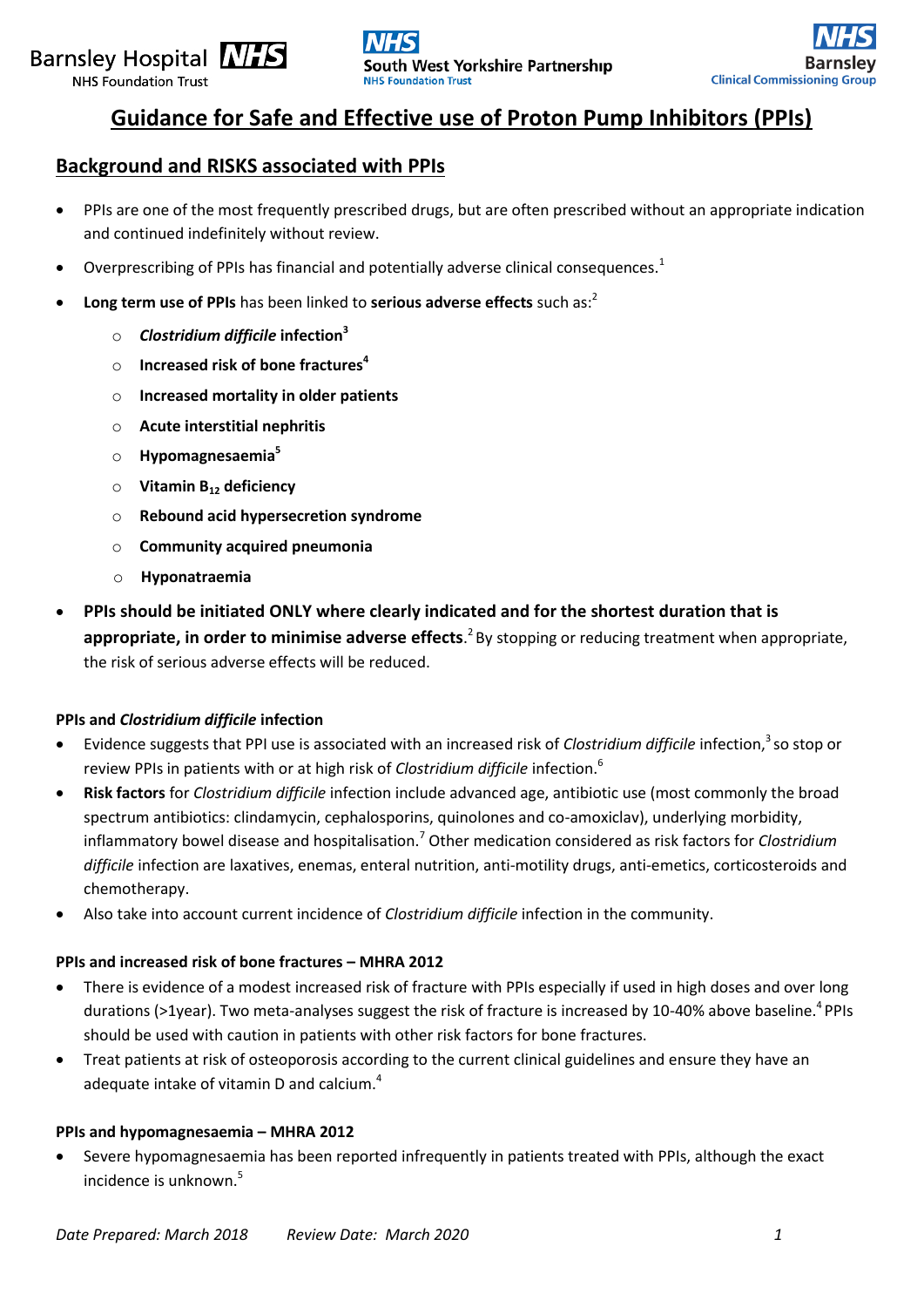For patients expected to be on prolonged treatment, and especially for those who take PPIs with digoxin or drugs that may cause hypomagnesaemia (e.g. diuretics), healthcare professionals should consider measuring magnesium levels before starting PPI treatment and repeat measurements periodically during treatment.<sup>5</sup>

### **PPIs and Clopidogrel: interaction – MHRA 2010**

- In 2009, the MHRA advised that concomitant use of a PPI with clopidogrel should be avoided unless considered essential. In 2010, the MHRA updated guidance advised against the use of clopidogrel and omeprazole or esomeprazole to avoid an interaction but did not support extending this advice to other PPIs.<sup>8</sup>
- Concomitant use of clopidogrel and omeprazole or esomeprazole should be discouraged unless considered essential. The potential risk of a slight reduction in efficacy of clopidogrel should be weighed against the potential gastrointestinal benefit of the PPI.<sup>8</sup>

### **PPIs and very low risk of Subacute cutaneous lupus erythematosus (SCLE) - MHRA 2015<sup>9</sup>**

- SCLE can occur weeks, months, or years after exposure to a PPI.
- If a patient treated with a PPI develops lesions, especially in sun-exposed areas of the skin and it is accompanied by arthralgia:
	- o Advise them to avoid exposing the skin to sunlight
	- o Consider SCLE as a possible diagnosis
	- o If SCLE is suspected discontinue the PPI and seek specialist advice if needed<sup>10</sup>

### **Guidance for safe and effective prescribing**

**Diagnosis, referral and management should follow NICE CG184 2014 Gastro-oesophageal reflux disease and dyspepsia in adults: investigation and management: <sup>11</sup>** <https://www.nice.org.uk/guidance/cg184>

### **On first presentation with dyspepsia symptoms:**

- Offer lifestyle advice, e.g. healthy eating, weight reduction and smoking cessation. (ALL patients should be given this advice)
	- o Advise the patient to avoid alcohol, coffee, chocolate and fatty foods, or food/drink which exacerbates symptoms. Having the main meal 3-4 hours before bedtime, avoiding large meals and raising the head of the bed may also help.
	- o Address psychosocial triggers, such as stress.
- Review medication for possible causes of dyspepsia. These include calcium channel blockers, nitrates, theophyllines, bisphosphonates, corticosteroids, or NSAIDs.<sup>11</sup>
- Manage dyspepsia with antacid and/or alginate therapy. H2- receptor antagonists (e.g. ranitidine) can be tried if antacids have failed.
- Community pharmacists should offer initial and ongoing help for people with symptoms of dyspepsia.<sup>11</sup>
- Patients undergoing endoscopy should be free from medication with either a PPI or an H2-receptor antagonist for a minimum of 2 weeks.<sup>10</sup>
- $\bullet$  If patient needs endoscopy stop NSAID use.<sup>11</sup>

### **If a PPI is indicated:**

- **Short term treatment** (usually 4-8 weeks depending on the indication, but see NICE Guideline CG184<sup>11</sup>) should be prescribed.
- Clearly document the indication in the patient record.
- Prescribe **low acquisition cost PPIs** in preference to high acquisition cost PPIs:
	- o **Omeprazole capsules are first line choice** in the Barnsley Joint Formulary (omeprazole tablets have a significantly higher cost), **lansoprazole capsules are the second line choice** and pantoprazole tablets can be used if the patient is on medication which interacts with either of the above.<sup>12</sup>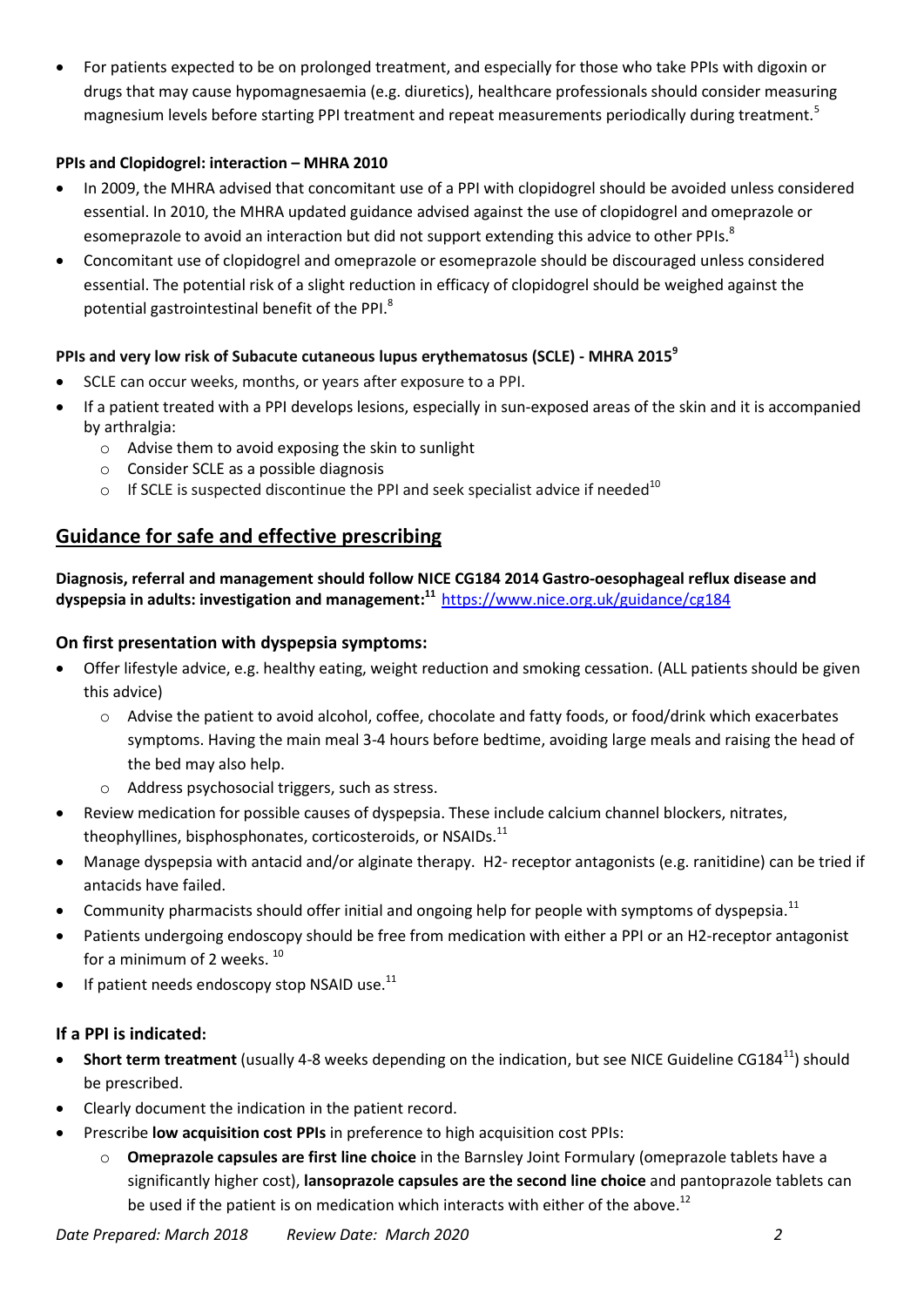- o Lansoprazole orodispersible tablets should be used **only** for patients with swallowing difficulties or enteral tubes.<sup>12</sup>
- oRabeprazole is non-formulary in Barnsley.<sup>12</sup>
- o The use of **esomeprazole is restricted**. It can be used for patients who remain symptomatic on omeprazole 40mg, but the patient must be reviewed regularly. It is restricted for use in Savary-Miller Grade IV oesophagitis (Los Angeles Grade D) or above, or when complicated by GI bleeding. There is no evidence that one PPI is more effective than another at equivalent doses.<sup>13</sup> Newer PPIs offer no advantage in terms of clinical efficacy.<sup>13</sup> Over the last 3 years the total esomeprazole items in Barnsley has increased from 900 items a month to over 1400 items a month (ePACT October 2017).
- oThere are slight variations in licensed indications, drug interactions and cautions for individual PPIs. Please consult the product SPC for further information a[t https://www.medicines.org.uk/emc/](https://www.medicines.org.uk/emc/)
- Offer H2-receptor antagonist therapy if the response to the PPI is inadequate.<sup>11</sup> Some patients will be prescribed a PPI without having tried a H2-receptor antagonist previously.
- **REVIEW PPI TREATMENT on completion of the course, where 'stepping down' to the lowest effective dose required to control symptoms, using PPIs 'as required' or discontinuation of treatment, should be considered.**
	- o Note: some patients with severe oesophagitis won't respond to the first choice PPI so it may be necessary to trial a different PPI.<sup>11</sup>

### **Review long term PPIs:**

- Offer an **annual review** to people needing PPIs for long term management of dyspepsia. Consider 'stepping down' to the lowest effective dose required to control symptoms, using PPIs 'as required' or stopping treatment where appropriate.<sup>11</sup>
	- o **Step-down**: Options include reducing the daily PPI dose, giving doses on alternate days or using PPIs 'as required'. 14
	- o **Stop-PPI**: Gradual dose reduction of PPI treatment can help prevent rebound acid hypersecretion. Alternate day therapy for 1-2 weeks before discontinuation is another option.<sup>2</sup>
	- o Advise returning to **self-treatment with antacid and/or alginate therapy** where required, either prescribed or purchased over-the-counter.<sup>2</sup> These can be used first-line to control symptoms with 'as required' PPI use.<sup>14</sup> They can also help reduce rebound acid hypersecretion when reducing PPI therapy.
	- o Patients should be counselled on managing **rebound acid hypersecretion** on reducing PPI use.
- Document the decision in the patient's notes.
- There are data to support stopping PPIs in patients who have been taking them long term. A trial published in 2006 showed that discontinuation of PPIs was successful in 27% of long term PPI users.<sup>15</sup> However GORD patients had more difficulty discontinuing PPIs than non-GORD patients.
- Avoid long term, frequent dose, continuous antacid therapy in functional dyspepsia (it only relieves symptoms in the short term rather than preventing them).  $^{11}$

### **Indication for long term PPI use:**

There are indications where the benefits of long term PPI use outweigh the risks: $^{2,11,14}$ 

- Barrett's Oesophagus
- Oesophageal stricture dilation
- Severe oesophagitis complicated by past strictures, ulcers or haemorrhage
- Previous peptic ulcer with major haemorrhage
- Zollinger- Ellison Syndrome
- Gastroprotection for NSAID treatment in high risk patients:<sup>16</sup>
	- o Aged 65 years or older
	- o History of gastroduodenal ulcer, GI bleeding, or gastroduodenal perforation